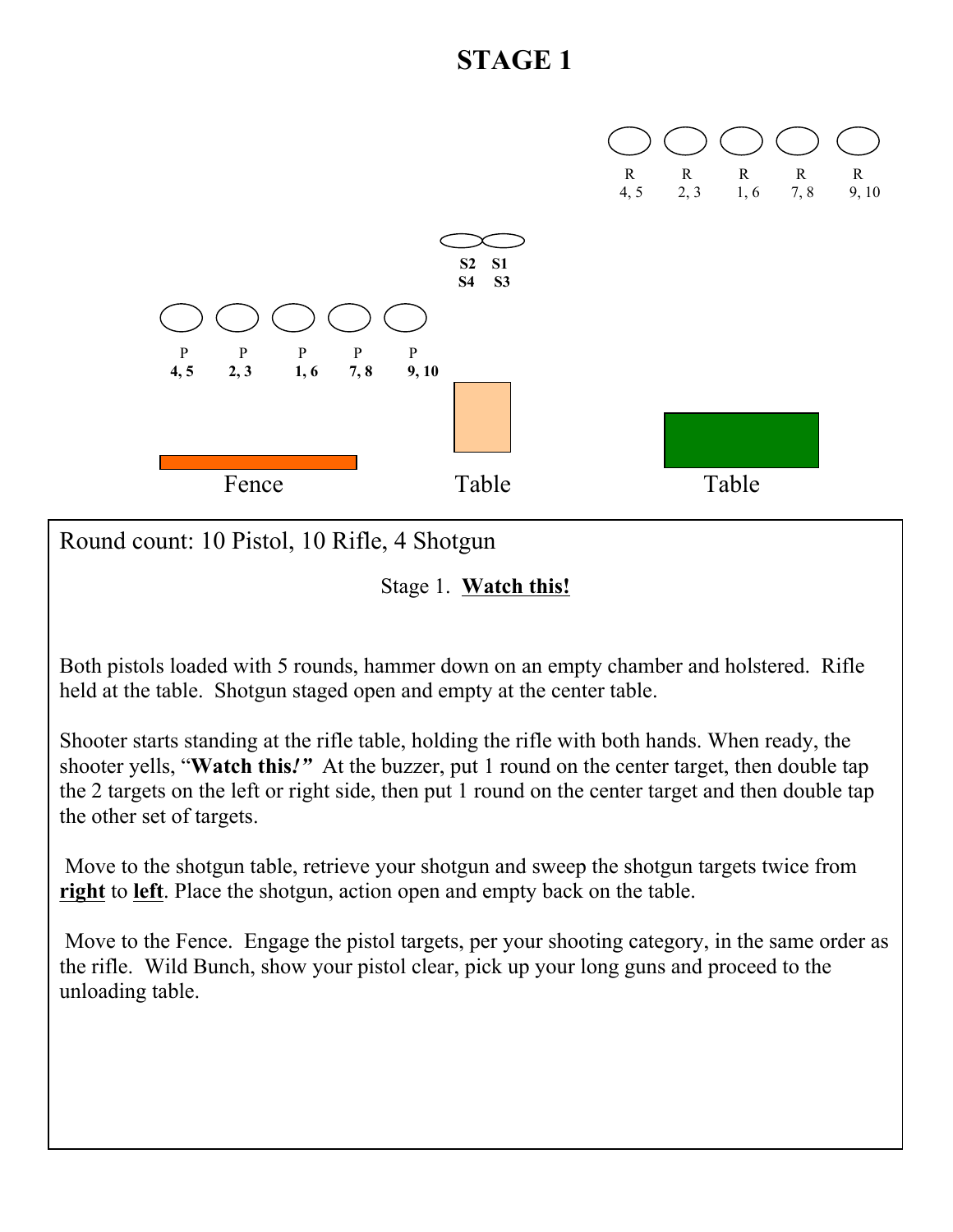

Round count: 10 Pistol, **9** Rifle, 4 Shotgun

Stage 2. **Let's go!**

Both pistols loaded with 5 rounds, hammer down on an empty chamber and holstered. Rifle staged at the table. Shotgun staged open and empty at the center table.

Shooter starts standing at the rifle table, both hands touching their gun butts. When ready, the shooter yells, "**Let's go!***"* At the buzzer, pick up the rifle and triple the outside targets in any order then sweep the 3 inner targets in either direction.

 Move to the shotgun table, retrieve your shotgun and sweep the shotgun targets twice from **right** to **left**. Place the shotgun, action open and empty back on the table.

 Move to the Fence. Engage the pistol targets, per your shooting category, in the same order as the rifle, the  $10<sup>th</sup>$  round goes on the last target (does not have to mirror). Wild Bunch, show your pistol clear, pick up your long guns and proceed to the unloading table.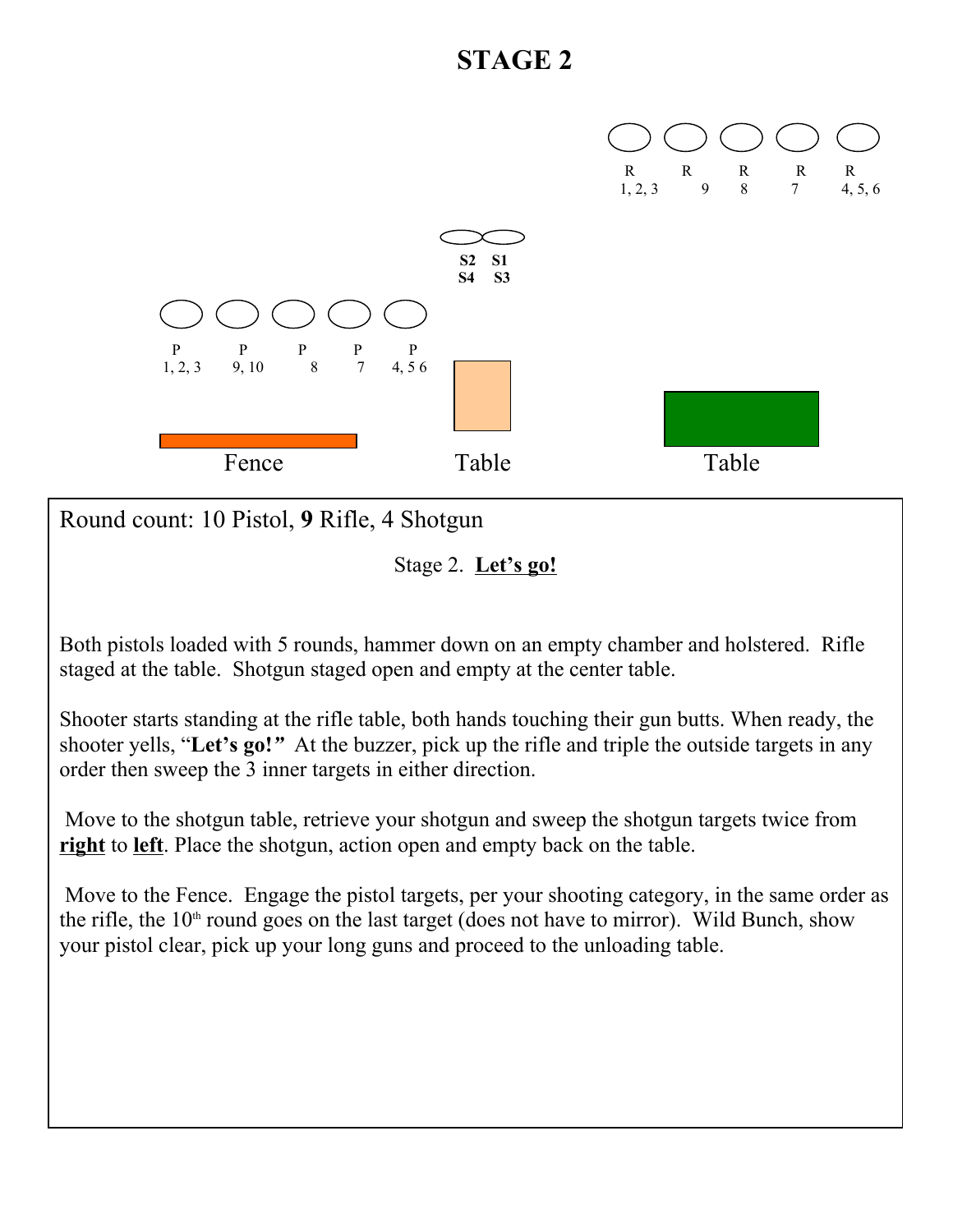

Round count: 10 Pistol, 10 Rifle, 4 Shotgun

#### Stage 3. **You're a tinhorn!**

Both pistols loaded with 5 rounds, hammer down on an empty chamber and holstered. Rifle staged on the table. Shotgun staged open and empty at the center table.

Shooter starts standing at the table, with their hands above their shoulders. When ready, the shooter yells, "**You're a tinhorn!***"* At the buzzer, pick up the rifle and starting on either end shoot the targets in a 2, 3, 2, 3 sweep. Make rifle safe.

Move to the center table, pick up the shotgun and sweep the shotgun targets twice from **right** to **left**. Place the shotgun, action open and empty back on the table.

 Move to the Fence. Engage the pistol targets, per your shooting category, in the same order as the rifle. Wild Bunch, show your pistol clear, pick up your long guns and proceed to the unloading table.